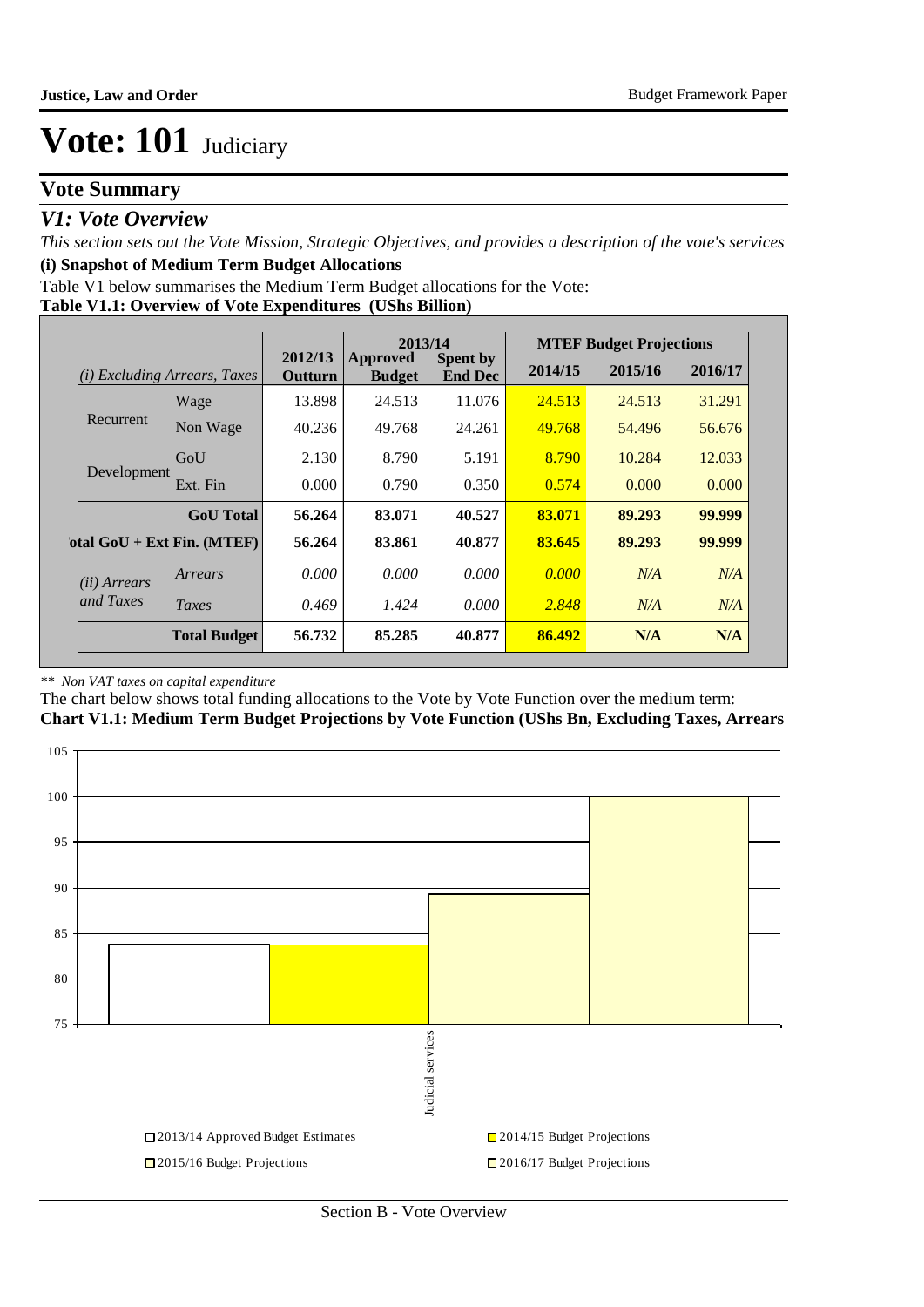## **Vote Summary**

## **(ii) Vote Mission Statement**

The Vote's Mission Statement is:

*The mission of the Judiciary is; "An independent, Competent, Trusted and Accountable Judiciary that administers Justice to all."*

#### **(iii) Vote Outputs which Contribute to Priority Sector Outcomes**

The table below sets out the vote functions and outputs delivered by the vote which the sector considers as contributing most to priority sector outcomes.

| <b>Sector Outcome 1:</b>                                                                    | <b>Sector Outcome 2:</b>                                                           | <b>Sector Outcome 3:</b>                                         |
|---------------------------------------------------------------------------------------------|------------------------------------------------------------------------------------|------------------------------------------------------------------|
| Strenghtened legal and policy<br>frameworks for JLOS operations and<br>national development | Access to JLOS services particularly for<br>the vulnerable persons enhanced        | Observance of Human rights and<br><i>accountability promoted</i> |
| Vote Function: 12 51 Judicial services                                                      |                                                                                    |                                                                  |
| <b>Outputs Contributing to Outcome 1:</b>                                                   | <b>Outputs Contributing to Outcome 2:</b>                                          | <b>Outputs Contributing to Outcome 3:</b>                        |
| None                                                                                        | <b>Outputs Provided</b>                                                            | None                                                             |
|                                                                                             | 125101 Disposal of Appeals in the<br>Supreme Court                                 |                                                                  |
|                                                                                             | 125102 Disposal of Appeals and<br>Constitutional Matters in the<br>Court of Appeal |                                                                  |
|                                                                                             | 125103 Disposal of Appeals and Suits in<br>the High Court                          |                                                                  |
|                                                                                             | 125104 Disposal of Suits and Appeals in<br>the Magistrate Courts                   |                                                                  |
|                                                                                             | Capital Purchases                                                                  |                                                                  |
|                                                                                             | 125180 Construction and Rehabilitation of<br>Judicial Courts                       |                                                                  |

#### **Table V1.2: Sector Outcomes, Vote Functions and Key Outputs**

## *V2: Past Vote Performance and Medium Term Plans*

*This section describes past and future vote performance, in terms of key vote outputs and plans to address sector policy implementation issues.* 

### **(i) Past and Future Planned Vote Outputs**

*2012/13 Performance*

For FY 12/13 , the Judiciary realised the following key outputs: In the Supreme Court, 3 Criminal Appeals and 09 Criminal Appeals were disposed of;

In the Court of Appeal, 110 Civil Appeals and 44 Criminal Appeals were disposed of;

In the High Court, 2,742 Civil Suits, 1,043 Commercial Suits, 1,084 Criminal Suits, 2561 Family Suits,

1516 Land Cases, 175 Executive Applications and 221 Anti-Corruption Cases were disposed of.

In addition, 01 Family appeal, 327 Civil Appeals, 157 Criminal Appeals, 4 Commercial Appeals and 6 Anti-Corruption Appeals were disposed of;

In the Magistrate Courts, 67,664 cases were disposed of (31,125 at CM level, 18,688 at GI level, and 17,851 at G2 Level) were disposed of.

*Preliminary 2013/14 Performance*

in the reporting period, the Judiciary had realised the following key outputs: In the Supreme Court, 6 Civil Appeals, 8 Civil Applications, 4 Constituitonal Case Applications, and 4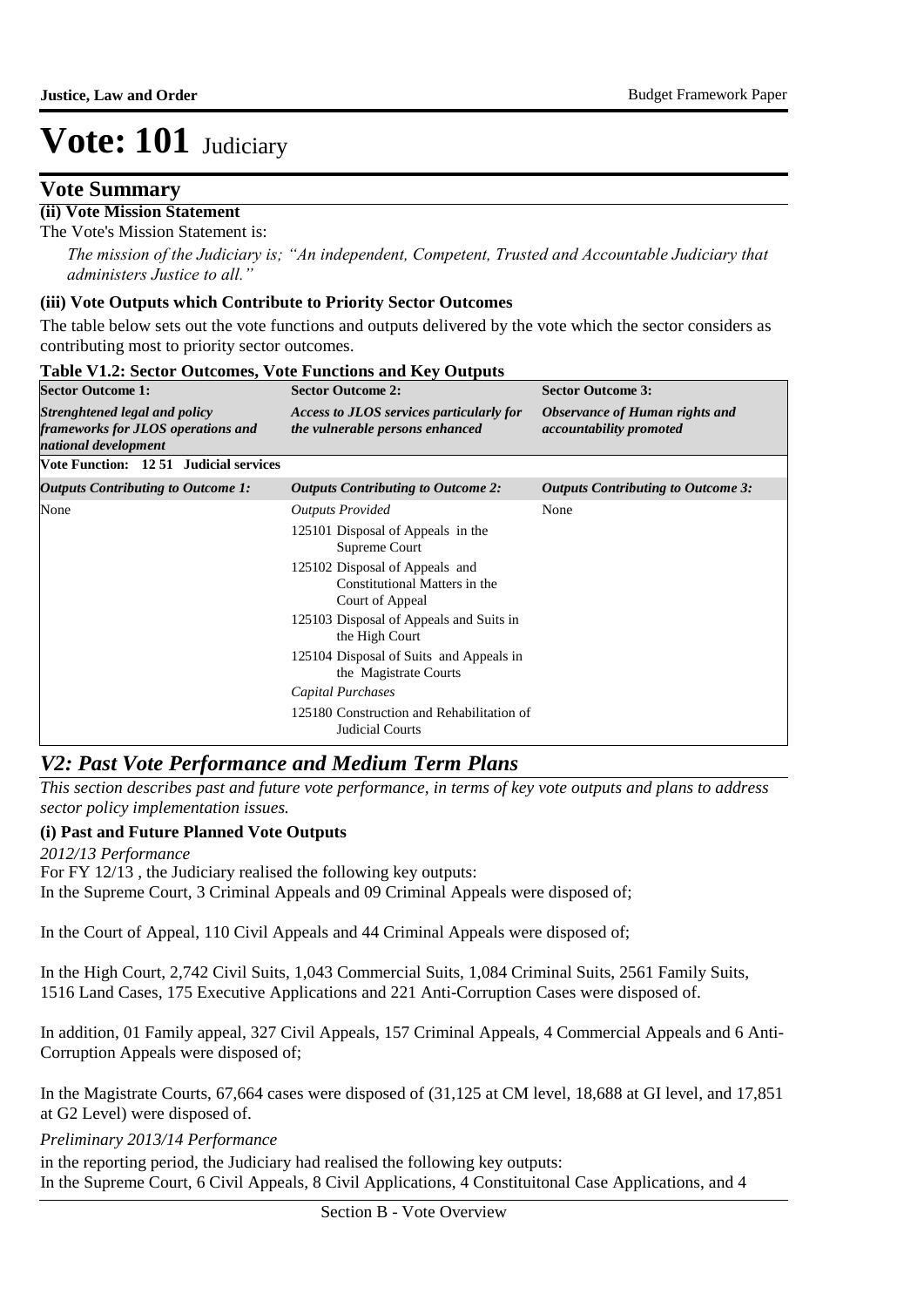## **Vote Summary**

Constituional Petition cases were disposed of.

In the Court of Appeal, 47 Civil Appeals and 69 Civil Applications, 10 Constitutional Case Applications, 3 Criminal Appeals and 16 Criminal Applications were disposed of.

In the High Court, 683 Civil Suits, 417 Commercial suits, 694 Criminal Suits, 765 Family Cases, 370 Land cases, 384 Execution Cases and 8 Anti were disposed of.

At Magistrate Court level, 17,287 cases were disposed of at Chief Magistrate Courts, 8,343 cases were disposed in the Grade One Courts and 3,678 cases were disposed of at the Grade Two Courts.

Small Claims Procedure was rolled out to two other courts of Jinja and Mbarara. In addition 43 Magistrates Grade 1 were trained in the procedure;

40 Court interpretors were trained, 10 Chief Magistrates and 15 GI Magistrates were trained in Judgement writing as well as 10 Chief Magistrates and 25 GI Magistrates were trained in Land Justice.

#### **Table V2.1: Past and 2014/15 Key Vote Outputs\***

| Vote, Vote Function<br><b>Key Output</b>                                   | <b>Approved Budget and</b><br><b>Planned outputs</b>                                                                                                              | 2013/14 | <b>Spending and Outputs</b><br><b>Achieved by End Dec</b>                                                                                                                                                    |       | 2014/15<br><b>Proposed Budget and</b><br><b>Planned Outputs</b>                                                                                                  |       |
|----------------------------------------------------------------------------|-------------------------------------------------------------------------------------------------------------------------------------------------------------------|---------|--------------------------------------------------------------------------------------------------------------------------------------------------------------------------------------------------------------|-------|------------------------------------------------------------------------------------------------------------------------------------------------------------------|-------|
| <b>Vote: 101 Judiciary</b>                                                 |                                                                                                                                                                   |         |                                                                                                                                                                                                              |       |                                                                                                                                                                  |       |
| Vote Function: 1251 Judicial services                                      |                                                                                                                                                                   |         |                                                                                                                                                                                                              |       |                                                                                                                                                                  |       |
| <b>Output: 125101</b>                                                      | Disposal of Appeals in the Supreme Court                                                                                                                          |         |                                                                                                                                                                                                              |       |                                                                                                                                                                  |       |
| Description of Outputs:                                                    | Appeals and 16 Constitutional<br>Appeals disposed of.                                                                                                             |         | 300 Criminal Appeals, 140 Civil 6 Civil Appeals, 8 Civil<br>Applications, 4 Constitutional<br>Case Applications and 4<br><b>Constitutional Case</b><br>Applications were disposed of.                        |       | 20 Criminal Appeals, 40 Civil<br><b>Appeals and 10 Constitutional</b><br>Appeals disposed of.                                                                    |       |
| Performance Indicators:                                                    |                                                                                                                                                                   |         |                                                                                                                                                                                                              |       |                                                                                                                                                                  |       |
| No. of of Criminal Appeals<br>in the Supreme Court timely<br>disposed off. | 300                                                                                                                                                               |         | $\overline{0}$                                                                                                                                                                                               |       | $20\,$                                                                                                                                                           |       |
| No. of Civil Appeals in the<br>Supreme Court timely<br>disposed            | 140                                                                                                                                                               |         | 6                                                                                                                                                                                                            |       | 40                                                                                                                                                               |       |
| Output Cost: UShs Bn:                                                      |                                                                                                                                                                   | 9.175   | $UShs Bn$ :                                                                                                                                                                                                  | 4.295 | <b>UShs Bn:</b>                                                                                                                                                  | 4.987 |
| <b>Output: 125102</b>                                                      |                                                                                                                                                                   |         | Disposal of Appeals and Constitutional Matters in the Court of Appeal                                                                                                                                        |       |                                                                                                                                                                  |       |
| Description of Outputs:                                                    | 1,400 Civil Appeals, 1,200<br>criminal appeals disposed off.                                                                                                      |         | 47 Civil Appeals, 69 Civil<br>Applications, 10 Constitutional<br>Case Applications, 4<br><b>Constitutional Case</b><br>Apllications, 3 Criminal<br>Appeals and 16 Criminal<br>Applications were disposed of. |       | 200 Civil Appeals, 20 criminal<br>appeals disposed of.                                                                                                           |       |
| Performance Indicators:                                                    |                                                                                                                                                                   |         |                                                                                                                                                                                                              |       |                                                                                                                                                                  |       |
| No. of Criminal Appeals in<br>the Court of Appeal<br>Disposed off          | 1,200                                                                                                                                                             |         | 3                                                                                                                                                                                                            |       | $20\,$                                                                                                                                                           |       |
| No. of Civil Appeals in the<br>Court of Appeal Disposed off                | 1.400                                                                                                                                                             |         | 47                                                                                                                                                                                                           |       | 200                                                                                                                                                              |       |
| Output Cost: UShs Bn:                                                      |                                                                                                                                                                   | 9.360   | UShs Bn:                                                                                                                                                                                                     | 1.164 | <b>UShs Bn:</b>                                                                                                                                                  | 5.172 |
| <b>Output: 125103</b>                                                      | Disposal of Appeals and Suits in the High Court                                                                                                                   |         |                                                                                                                                                                                                              |       |                                                                                                                                                                  |       |
| Description of Outputs:                                                    | 3,070 Civil suits, 1,297<br>Commercial suits, 3,094<br>Criminal suits, 3,056 Family<br>suits and 1,546 Land Cases and<br>388 Anti Corruption cases<br>disposed of |         | 683 Civil Cases, 417<br>Commercial Cases, 694<br>Criminal Cases, 765 Family<br>Cases, 370 Land Cases, 384<br><b>Execution Cases and 8 Anti-</b><br>Corruption Cases were disposed                            |       | 2,800 Civil suits, 1,600<br>Commercial suits, 2,800<br>Criminal suits, 3,000 Family<br>suits and 1,400 Land Cases and<br>40 Anti Corruption cases<br>disposed of |       |

Section B - Vote Overview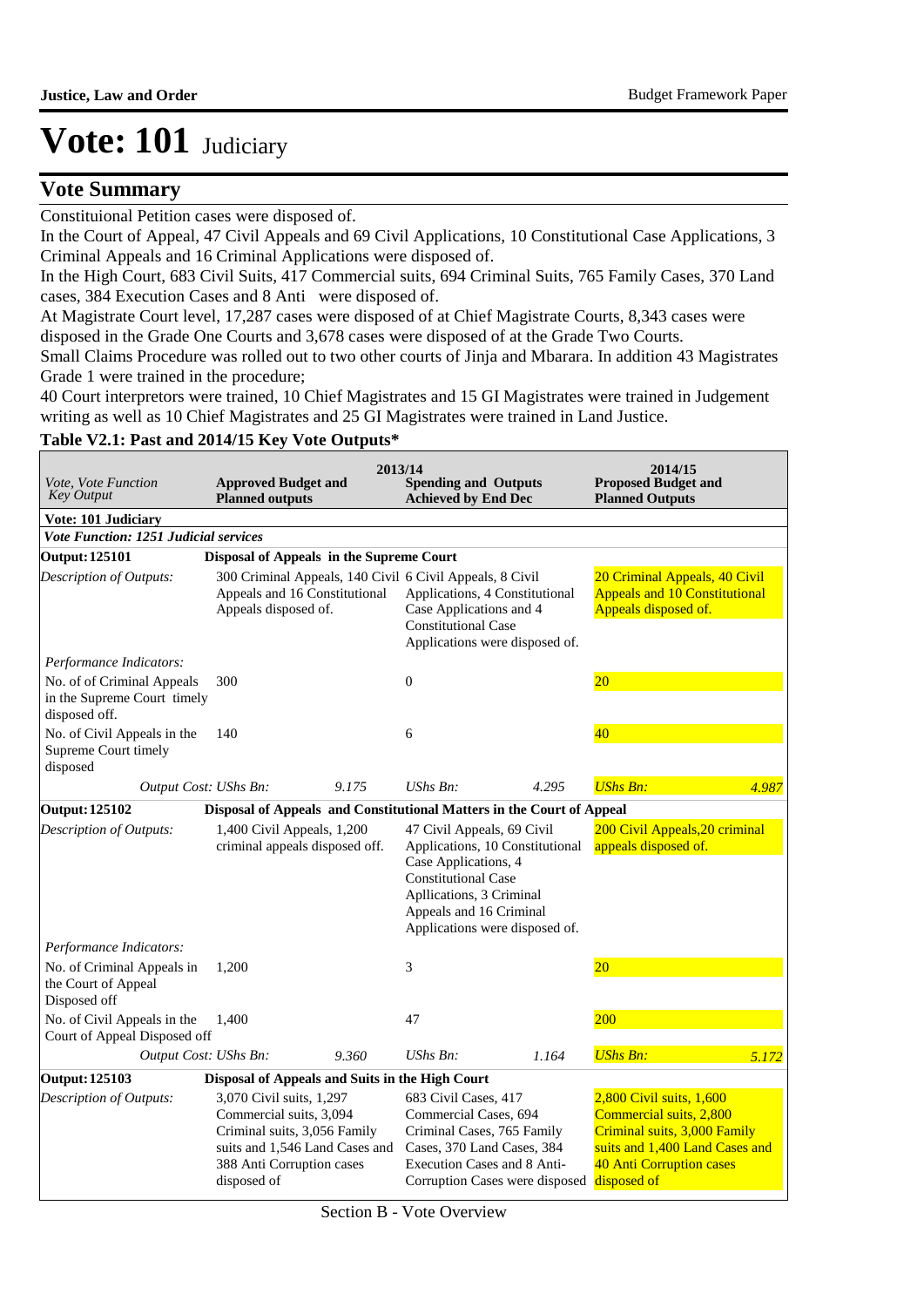# **Vote Summary**

| Vote, Vote Function<br><b>Key Output</b>                                                                            | <b>Approved Budget and</b><br><b>Planned outputs</b>                        | 2013/14                                                                                                                             | <b>Spending and Outputs</b><br><b>Achieved by End Dec</b>  |                                                                   | 2014/15<br><b>Proposed Budget and</b><br><b>Planned Outputs</b>                                                                      |                  |
|---------------------------------------------------------------------------------------------------------------------|-----------------------------------------------------------------------------|-------------------------------------------------------------------------------------------------------------------------------------|------------------------------------------------------------|-------------------------------------------------------------------|--------------------------------------------------------------------------------------------------------------------------------------|------------------|
|                                                                                                                     |                                                                             |                                                                                                                                     | of.                                                        |                                                                   |                                                                                                                                      |                  |
| Performance Indicators:                                                                                             |                                                                             |                                                                                                                                     |                                                            |                                                                   |                                                                                                                                      |                  |
| No. of Civil and Criminal<br>Suits in the High Court<br>disposed off                                                | 4,500                                                                       |                                                                                                                                     | 3321                                                       |                                                                   | 4500                                                                                                                                 |                  |
| No. of Civil and Criminal<br>Appeals in the High Court<br>disposed off                                              | 3,500                                                                       |                                                                                                                                     | 430                                                        |                                                                   | 3500                                                                                                                                 |                  |
| Output Cost: UShs Bn:                                                                                               |                                                                             | 21.154                                                                                                                              | $UShs Bn$ :                                                | 4.155                                                             | <b>UShs Bn:</b>                                                                                                                      | 17.582           |
| <b>Output: 125104</b>                                                                                               |                                                                             | Disposal of Suits and Appeals in the Magistrate Courts                                                                              |                                                            |                                                                   |                                                                                                                                      |                  |
| Description of Outputs:                                                                                             | cases at Chief Magistrates;                                                 | 109,261 cases disposed (62,997 29,308 cases were disposed of<br>25,469 cases at Grade I Courts;<br>10,805 cases at Grade II Courts) | (17,287 cases at the Chief<br>cases at the Grade 2 Courts) | Magistrate Courts, 8,343 cases<br>at the Grade 1 Courts and 3,678 | 109,261 cases disposed (62,997<br>cases at Chief Magistrates;<br>25,469 cases at Grade I Courts;<br>10,805 cases at Grade II Courts) |                  |
| Performance Indicators:                                                                                             |                                                                             |                                                                                                                                     |                                                            |                                                                   |                                                                                                                                      |                  |
| No. of Suits (Family,<br>Criminal, Civil, Land and<br>Anti-Coruption ) in the<br>Magistrates Courts disposed<br>off | 109,261                                                                     |                                                                                                                                     | 29308                                                      |                                                                   | 109,261                                                                                                                              |                  |
| Output Cost: UShs Bn:                                                                                               |                                                                             | 15.899                                                                                                                              | $UShs Bn$ :                                                | 3.514                                                             | <b>UShs Bn:</b>                                                                                                                      | 11.711           |
| <b>Output: 125180</b>                                                                                               |                                                                             | <b>Construction and Rehabilitation of Judicial Courts</b>                                                                           |                                                            |                                                                   |                                                                                                                                      |                  |
| Description of Outputs:                                                                                             | Commence construction of<br>Lugazi and Mayuge Magistrate<br>Grade 1 Courts. |                                                                                                                                     | going on.                                                  |                                                                   | Procurement for constructions is <b>Continue constructions;</b><br>Rehabilitate courts                                               |                  |
|                                                                                                                     |                                                                             | Complete ongoing constructions                                                                                                      |                                                            |                                                                   |                                                                                                                                      |                  |
| Performance Indicators:                                                                                             |                                                                             |                                                                                                                                     |                                                            |                                                                   |                                                                                                                                      |                  |
| No. of Courts renovated<br>against plan                                                                             | 6                                                                           |                                                                                                                                     | $\overline{c}$                                             |                                                                   | 7                                                                                                                                    |                  |
| No. of Courts built against<br>plan                                                                                 | $\overline{2}$                                                              |                                                                                                                                     | $\overline{0}$                                             |                                                                   |                                                                                                                                      |                  |
| Output Cost: UShs Bn:                                                                                               |                                                                             | 1.175                                                                                                                               | UShs Bn:                                                   | 0.244                                                             | <b>UShs Bn:</b>                                                                                                                      | 1.027            |
| Output Cost Excl. Ext Fin. UShs Bn:                                                                                 |                                                                             | 0.896                                                                                                                               | $UShs Bn$ :                                                | 0.244                                                             | <b>UShs Bn:</b>                                                                                                                      | 0.896            |
| <b>Vote Function Cost</b>                                                                                           | <b>UShs Bn:</b>                                                             |                                                                                                                                     | 85.285 UShs Bn:                                            |                                                                   | 40.877 UShs Bn:                                                                                                                      | 83.645           |
| VF Cost Excl. Ext Fin.                                                                                              | UShs Bn                                                                     |                                                                                                                                     | 84.495 UShs Bn                                             |                                                                   | 40.527 <mark>UShs Bn</mark>                                                                                                          | 83.071           |
| <b>Cost of Vote Services:</b><br>Vote Cost Excl. Ext Fin.                                                           | $UShs Bn$ :<br>UShs Bn                                                      |                                                                                                                                     | 83.861 UShs Bn:<br>84.495 UShs Bn                          |                                                                   | 40.877 UShs Bn:<br>40.527 UShs Bn                                                                                                    | 83.645<br>83.071 |

*\* Excluding Taxes and Arrears*

*2014/15 Planned Outputs*

In FY14/15, the following are the planned outputs: In the Supreme Court, 40 Criminal Appeals, 10 Constitutional Appeals and 40 Civil Appeals disposed of;

In the Court of Appeal, 200 Civil Appeals, 20 Constitutional Appeals and 20 Criminal Appeals disposed of;

In the High Court, 2,800 Civil suits, 1,600 Commercial suits, 2,800 Criminal suits, 3,000 Family suits and 1,400 Land Cases, 40 Anti Corruption cases and 1,200 Execution Cases disposed of and;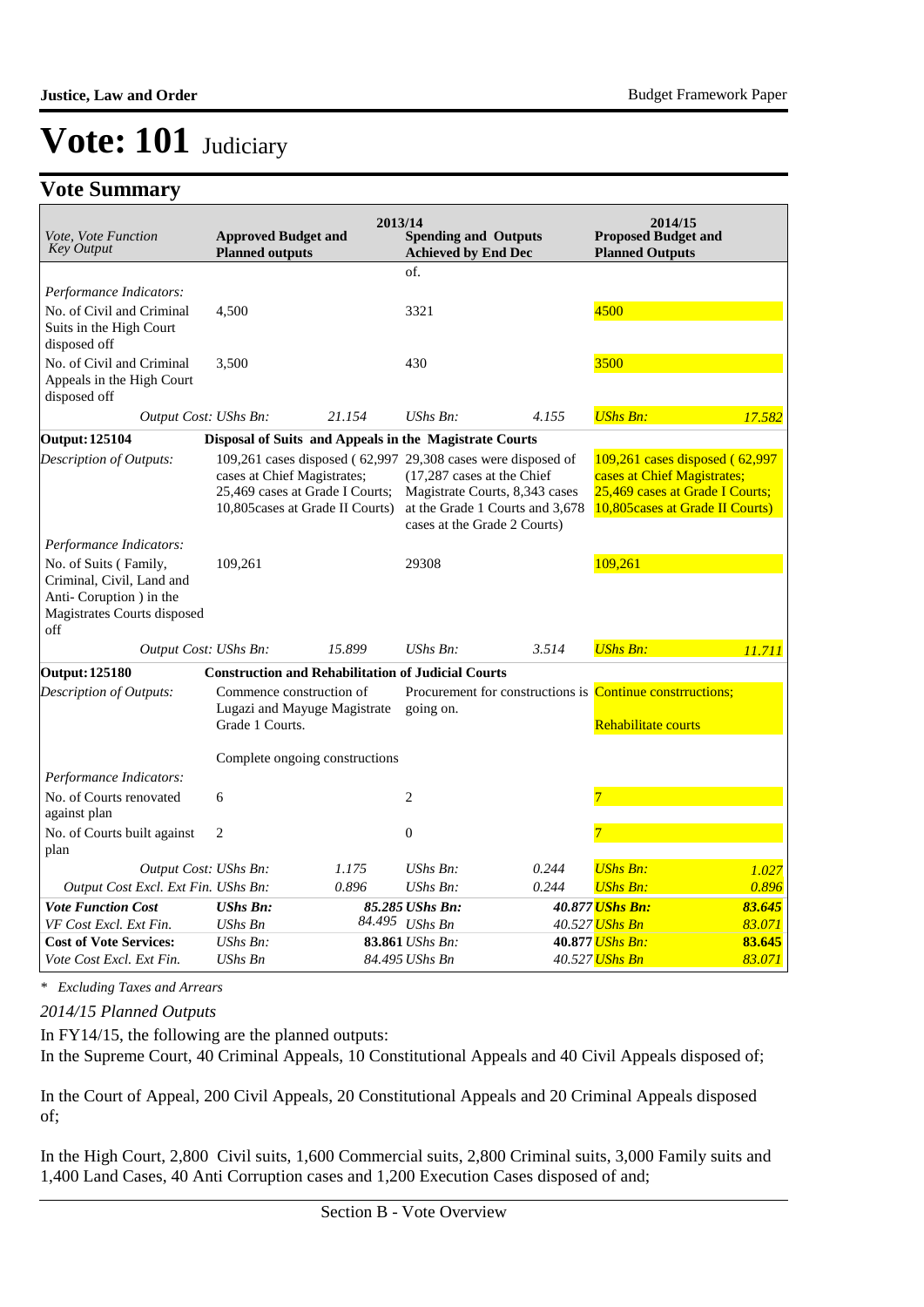## **Vote Summary**

In the Magistrate Courts, 99,600 cases ( 63,200 cases at Chief Magistrates; 25,600 cases at Grade I Courts; 10,800 cases at Grade II Courts) disposed of.

Judicial and non judicial officers trained;

In addition, the implementation of the performance measurement tool commenced, Information desks rolled out, small claims further rolled out, and the Gender Policy mainstreamed.

#### **Table V2.2: Past and Medium Term Key Vote Output Indicators\***

|                                                                                                                |                    | 2013/14          |                                     |            | <b>MTEF Projections</b> |         |
|----------------------------------------------------------------------------------------------------------------|--------------------|------------------|-------------------------------------|------------|-------------------------|---------|
| Vote Function Key Output<br><b>Indicators and Costs:</b>                                                       | 2012/13<br>Outturn | Approved<br>Plan | <b>Outturn by</b><br><b>End Dec</b> | 2014/15    | 2015/16                 | 2016/17 |
| Vote: 101 Judiciary                                                                                            |                    |                  |                                     |            |                         |         |
| <b>Vote Function:1251 Judicial services</b>                                                                    |                    |                  |                                     |            |                         |         |
| No. of Civil Appeals in the Supreme<br>Court timely disposed                                                   |                    | 140              | $\vert 6 \vert$                     | 40         |                         |         |
| No. of of Criminal Appeals in the<br>Supreme Court timely disposed off.                                        |                    | 300              | $\vert 0 \vert$                     | 20         |                         |         |
| No. of Civil Appeals in the Court of<br>Appeal Disposed off                                                    |                    | 1,400            | 47                                  | <b>200</b> |                         |         |
| No. of Criminal Appeals in the Court<br>of Appeal Disposed off                                                 |                    | 1,200            | 3                                   | 20         |                         |         |
| No. of Civil and Criminal Appeals in<br>the High Court disposed off                                            |                    | 3,500            | 430                                 | 3500       |                         |         |
| No. of Civil and Criminal Suits in<br>the High Court disposed off                                              |                    | 4,500            | 3321                                | 4500       |                         |         |
| No. of Suits (Family, Criminal,<br>Civil, Land and Anti- Coruption ) in<br>the Magistrates Courts disposed off |                    | 109,261          | 29308                               | 109,261    | 109261                  | 109261  |
| No. of Courts built against plan                                                                               |                    | $\overline{2}$   | $\mathbf{0}$                        |            | 7                       |         |
| No. of Courts renovated against plan                                                                           |                    | 6                |                                     |            |                         |         |
| <b>Vote Function Cost (UShs bn)</b>                                                                            | N/A                | 83.861           | 40.877                              | 83.645     | 89.293                  | 99.999  |
| VF Cost Excl. Ext Fin.                                                                                         | 56.732             | 83.071           | 40.527                              | 83.071     | N/A                     | N/A     |
| <b>Cost of Vote Services (UShs Bn)</b>                                                                         | N/A                | 83.861           | 40.877                              | 83.645     | 89.293                  | 99.999  |
| Vote Cost Excl. Ext Fin                                                                                        | 56.732             | 83.071           | 40.527                              | 83.071     | N/A                     | N/A     |

#### *Medium Term Plans*

The Judiciary will continue to lobby for for the financing of the JLOS house which will house the Appellate Courts.

It will also lobby for the passing of the Administration of Judiciary bill which seeks to operationalise the constitutional provisions in chapter eight of the 1995 Constition. This provision will provide for autonomy of the Judiciary in line with the Constitutional provision of the Independence of the Judiciary.

### **(ii) Efficiency of Vote Budget Allocations**

Key contributory outputs of disposal of cases and appeals in the courts of judicature have been allocated 48.4% of the total budget while the key support outputs have been allocated 27.4% of the budget. This allocation is meant to ensure that that key support services to key sector outputs well equipped for their purposes.

## **Table V2.3: Allocations to Key Sector and Service Delivery Outputs over the Medium Term**

|                                 | $(i)$ Allocation (Shs Bn)       | $(ii)$ % Vote Budget            |
|---------------------------------|---------------------------------|---------------------------------|
| <b>Billion Uganda Shillings</b> | 2013/14 2014/15 2015/16 2016/17 | 2013/14 2014/15 2015/16 2016/17 |
|                                 | $\sim$ $\sim$ $\sim$ $\sim$     |                                 |

Section B - Vote Overview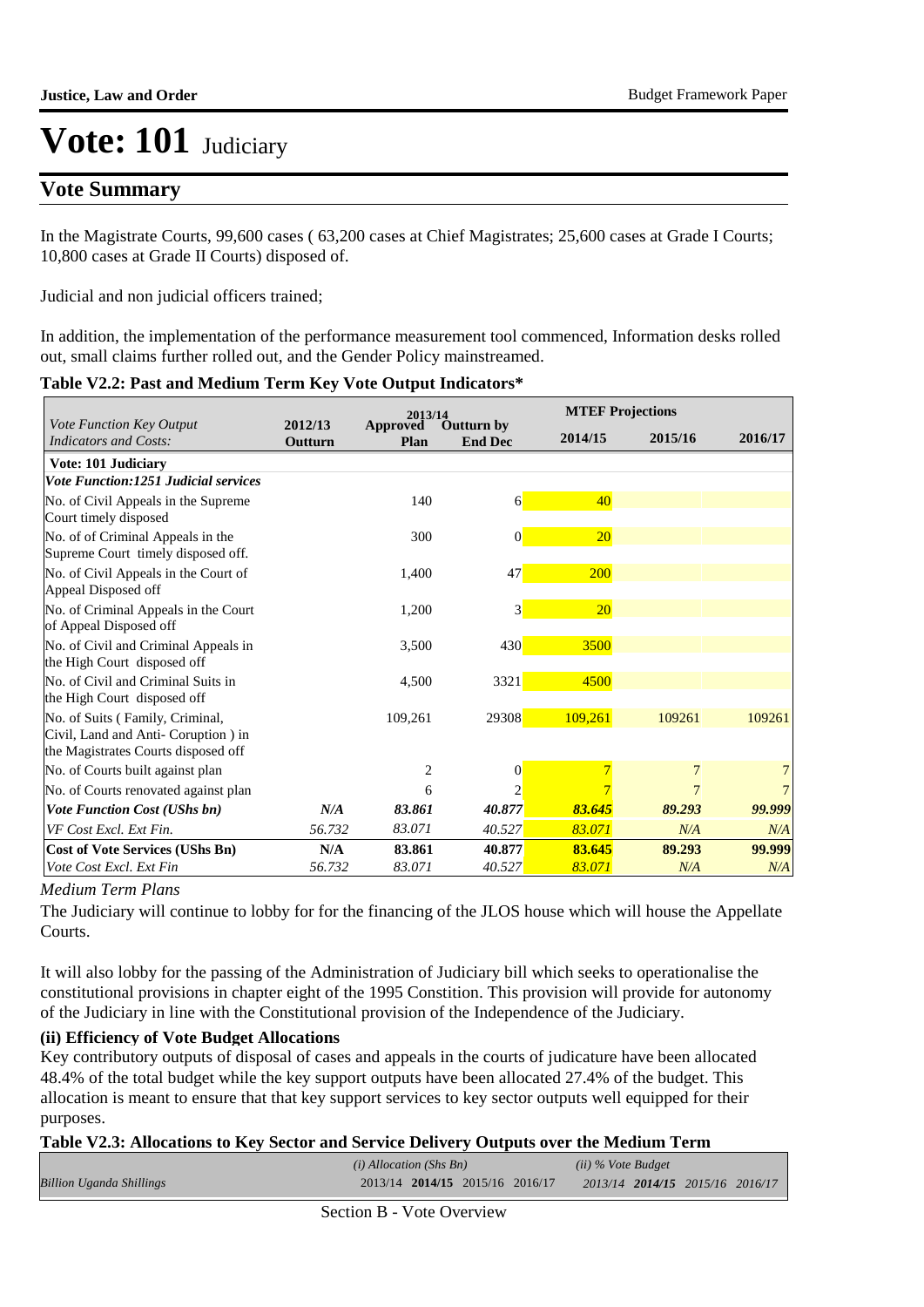# **Vote Summary**

|                                 | $(i)$ Allocation (Shs Bn) |                                 |      | $(ii)$ % Vote Budget |       |          |                                 |       |
|---------------------------------|---------------------------|---------------------------------|------|----------------------|-------|----------|---------------------------------|-------|
| <b>Billion Uganda Shillings</b> |                           | 2013/14 2014/15 2015/16 2016/17 |      |                      |       |          | 2013/14 2014/15 2015/16 2016/17 |       |
| <b>Key Sector</b>               | 56.8                      | 40.5                            | 59.6 | 58.6                 | 67.7% | 48.4%    | 66.8%                           | 58.6% |
| Service Delivery                | 35.6                      | 22.9                            | 36.5 | 37.5                 | 42.5% | $27.4\%$ | 40.8%                           | 37.5% |

#### **Table V2.4: Key Unit Costs of Services Provided and Services Funded (Shs '000)**

| <b>Unit Cost</b><br><b>Description</b>                  | Actual<br>2012/13 | <b>Planned</b><br>2013/14 | Actual<br>by Sept | <b>Proposed</b><br>2014/15 | <b>Costing Assumptions and Reasons for</b><br>any Changes and Variations from Plan                                     |
|---------------------------------------------------------|-------------------|---------------------------|-------------------|----------------------------|------------------------------------------------------------------------------------------------------------------------|
|                                                         |                   |                           |                   |                            |                                                                                                                        |
| <i>Vote Function:1251 Judicial services</i>             |                   |                           |                   |                            |                                                                                                                        |
| Cost of procuring a<br>vehicle                          |                   | 205,000                   |                   |                            | The Judiciary mainly procures vehicles<br>for Judges, Registrars and other entiled<br>Officers.                        |
| Cost of holding a court<br>session                      |                   | 3.970                     |                   |                            | The cost of the session varies with the<br>expected number of cases to handle as<br>well as the duration of a session. |
| Cost of constructing a<br>Magistrate Grade One<br>Court |                   | 1.250.000                 |                   |                            | The cost of construction materials keeps<br>increasing.                                                                |

#### **(iii) Vote Investment Plans**

In the medium term, there is a general increase in the level of funding allocated to capital purchases. There is a need to computerise the judiciary and also construct courts to avoid the ever increasing cost of renting.

## **Table V2.5: Allocations to Capital Investment over the Medium Term**

|                                           | $(i)$ Allocation (Shs Bn) |      |                                 | $(ii)$ % Vote Budget |           |          |                                 |       |
|-------------------------------------------|---------------------------|------|---------------------------------|----------------------|-----------|----------|---------------------------------|-------|
| <b>Billion Uganda Shillings</b>           |                           |      | 2013/14 2014/15 2015/16 2016/17 |                      |           |          | 2013/14 2014/15 2015/16 2016/17 |       |
| Consumption Expendture (Outputs Provided) | <b>74.8</b>               | 74.7 | 77.7                            | 78.7                 | 89.2%     | 89.3%    | 87.0%                           | 78.7% |
| Investment (Capital Purchases)            | 9.1                       | 9.0  | 11.6                            | 21.3                 | $10.8\%$  | $10.7\%$ | $13.0\%$                        | 21.3% |
| <b>Grand Total</b>                        | 83.9                      | 83.6 | 89.3                            | 100.0                | $100.0\%$ |          | 100.0% 100.0% 100.0%            |       |

The Major Capital Investments will be in the area of ICT with provision of computers to Chief Magistrate Courts and provision of Court recording and Transcription Equipments.

In addition, the Judiciary seeks to reduce the number of courts in rented premises. It will therefore invest in constructions where land is available.

### **Table V2.6: Major Capital Investments**

|                                                                                     | <b>Project, Programme</b>                                            | 2013/14                                                                                                            | 2014/15                                                                          |                                                                                                        |
|-------------------------------------------------------------------------------------|----------------------------------------------------------------------|--------------------------------------------------------------------------------------------------------------------|----------------------------------------------------------------------------------|--------------------------------------------------------------------------------------------------------|
|                                                                                     | <b>Vote Function Output</b><br><b>UShs Thousand</b>                  | <b>Approved Budget, Planned</b><br><b>Outputs (Quantity and Location)</b>                                          | <b>Proposed Budget, Planned</b><br><b>Outputs (Quantity and Location)</b>        |                                                                                                        |
|                                                                                     | Project 0352 Assistance to Judiciary System                          |                                                                                                                    |                                                                                  |                                                                                                        |
| 125175 Purchase of Motor<br><b>Vehicles and Other</b><br><b>Transport Equipment</b> |                                                                      | 28 vehicles for the new Judges<br>procured                                                                         | The procurement of vehicles for<br>new Judges was done. Payments<br>are on going | 28 vehicles for the Chief<br>Magistrated in hard to reach<br>areas procured                            |
|                                                                                     | Total                                                                | 7,423,800                                                                                                          | 1,964,281                                                                        | 6,000,000                                                                                              |
|                                                                                     | <b>GoU</b> Development                                               | 7,423,800                                                                                                          | 1,964,281                                                                        | 6,000,000                                                                                              |
|                                                                                     | <b>External Financing</b>                                            | 0                                                                                                                  | 0                                                                                | 0                                                                                                      |
|                                                                                     | 125177 Purchase of<br><b>Specialised</b><br>Machinery &<br>Equipment | 4 photocopiers for Chief<br>Magistrates and 4 for selected<br>Magistrates Grade I independent<br>stations procured | The procurement process is<br>ongoing                                            | 15 Sets fo Court Recording and<br>Transcription Equipment for<br>15Selected Chief Magistrate<br>Courts |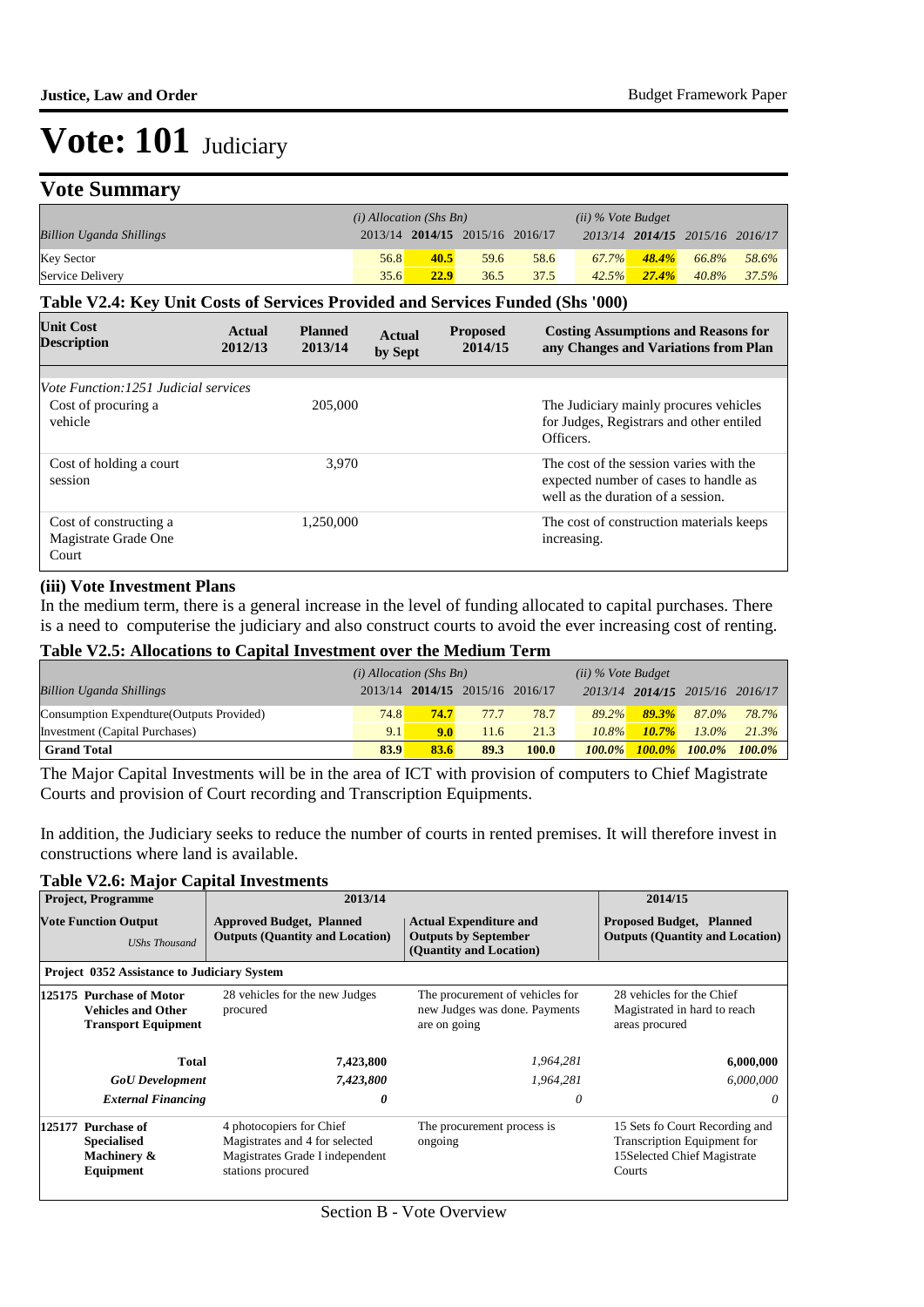# **Vote Summary**

| <b>Project, Programme</b>                           |                                                    | 2013/14                                                                                                                                                              |                                                  | 2014/15                                                                   |
|-----------------------------------------------------|----------------------------------------------------|----------------------------------------------------------------------------------------------------------------------------------------------------------------------|--------------------------------------------------|---------------------------------------------------------------------------|
| <b>Vote Function Output</b><br><b>UShs Thousand</b> |                                                    | <b>Actual Expenditure and</b><br><b>Approved Budget, Planned</b><br><b>Outputs (Quantity and Location)</b><br><b>Outputs by September</b><br>(Quantity and Location) |                                                  | <b>Proposed Budget, Planned</b><br><b>Outputs (Quantity and Location)</b> |
|                                                     | Total                                              | 1,209,946                                                                                                                                                            | 0                                                | 1,210,000                                                                 |
|                                                     | <b>GoU</b> Development                             | 1,209,946                                                                                                                                                            | 0                                                | 1,210,000                                                                 |
|                                                     | <b>External Financing</b>                          | 0                                                                                                                                                                    | 0                                                | 0                                                                         |
| 125180 Construction and                             | <b>Rehabilitation of</b><br><b>Judicial Courts</b> | Construcution of Lugazi and<br>and Mayuge CM Courts<br>commenced                                                                                                     | Rehabilitations in various courts<br>done;       | Construcution of Lugazi and<br>and Mayuge CM Courts<br>continued          |
|                                                     |                                                    | Various rehabilitaions done                                                                                                                                          | Procurement process for<br>contractor started on | Various rehabilitaions done                                               |
|                                                     | Total                                              | 895,757                                                                                                                                                              | 243,796                                          | 896,000                                                                   |
|                                                     | <b>GoU</b> Development                             | 895,757                                                                                                                                                              | 243,796                                          | 896,000                                                                   |
|                                                     | <b>External Financing</b>                          | 0                                                                                                                                                                    | 0                                                | 0                                                                         |

#### **(iv) Vote Actions to improve Priority Sector Outomes**

The Judiciary plans to role out the performance enhancement scheme. This scheme will in the long run make the Judiciary more accountable and therefore provide value for money

#### **Table V2.7: Priority Vote Actions to Improve Sector Performance**

| 2013/14 Planned Actions:                                                                                                                                             | 2013/14 Actions by Sept:                                                                                                                                                | 2014/15 Planned Actions: | <b>MT Strategy:</b>                                                    |  |  |  |  |  |  |  |
|----------------------------------------------------------------------------------------------------------------------------------------------------------------------|-------------------------------------------------------------------------------------------------------------------------------------------------------------------------|--------------------------|------------------------------------------------------------------------|--|--|--|--|--|--|--|
| Sector Outcome 1: Strenghtened legal and policy frameworks for JLOS operations and national development                                                              |                                                                                                                                                                         |                          |                                                                        |  |  |  |  |  |  |  |
| Vote Function: 12.51 Judicial services                                                                                                                               |                                                                                                                                                                         |                          |                                                                        |  |  |  |  |  |  |  |
| Since 1995, chapter 8 of the Constitution has not been operationalized (Constitutional independence<br>VF Performance Issue:<br>and administration of the Judiciary) |                                                                                                                                                                         |                          |                                                                        |  |  |  |  |  |  |  |
| Continue to lobby for the<br>operationalisation of Chapter<br>Eight of the 1995<br>Constitution of Uganda.                                                           | The Judiciary has continued to<br>lobby for the passing of the bill                                                                                                     |                          | Support Implementation of the<br><b>Administration of Justice Bill</b> |  |  |  |  |  |  |  |
|                                                                                                                                                                      | Sector Outcome 2: Access to JLOS services particularly for the vulnerable persons enhanced                                                                              |                          |                                                                        |  |  |  |  |  |  |  |
| Vote Function: 12.51 Judicial services                                                                                                                               |                                                                                                                                                                         |                          |                                                                        |  |  |  |  |  |  |  |
| VF Performance Issue:                                                                                                                                                | High cost of rent of Courts                                                                                                                                             |                          |                                                                        |  |  |  |  |  |  |  |
|                                                                                                                                                                      |                                                                                                                                                                         |                          | <b>Furnish and maintain Courts</b><br>across the country               |  |  |  |  |  |  |  |
| VF Performance Issue:                                                                                                                                                | Slow disposal of cases coupled with increased number of cases filed and shortage of staff                                                                               |                          |                                                                        |  |  |  |  |  |  |  |
| Continue with the<br>restructuring process, the<br>computerisation programme<br>and implementation of the<br>performance measurement<br>tool.                        | Consultants for the<br>Performance Enhancement<br>Tool are in the final stages. It<br>is expected that the tool will<br>be ready by the close of the<br>Financial Year. |                          | Review the Judiciary resource<br>mobilization strategies               |  |  |  |  |  |  |  |
|                                                                                                                                                                      | Computerisation process is on<br>going                                                                                                                                  |                          |                                                                        |  |  |  |  |  |  |  |

# *V3 Proposed Budget Allocations for 2014/15 and the Medium Term*

*This section sets out the proposed vote budget allocations for 2014/15 and the medium term, including major areas of expenditures and any notable changes in allocations.* 

### **Table V3.1: Past Outturns and Medium Term Projections by Vote Function\***

|                    | 2013/14                                            |         | <b>MTEF Budget Projections</b> |         |
|--------------------|----------------------------------------------------|---------|--------------------------------|---------|
| 2012/13<br>Outturn | <b>Spent by</b><br>Appr.<br><b>Budget</b> End Sept | 2014/15 | 2015/16                        | 2016/17 |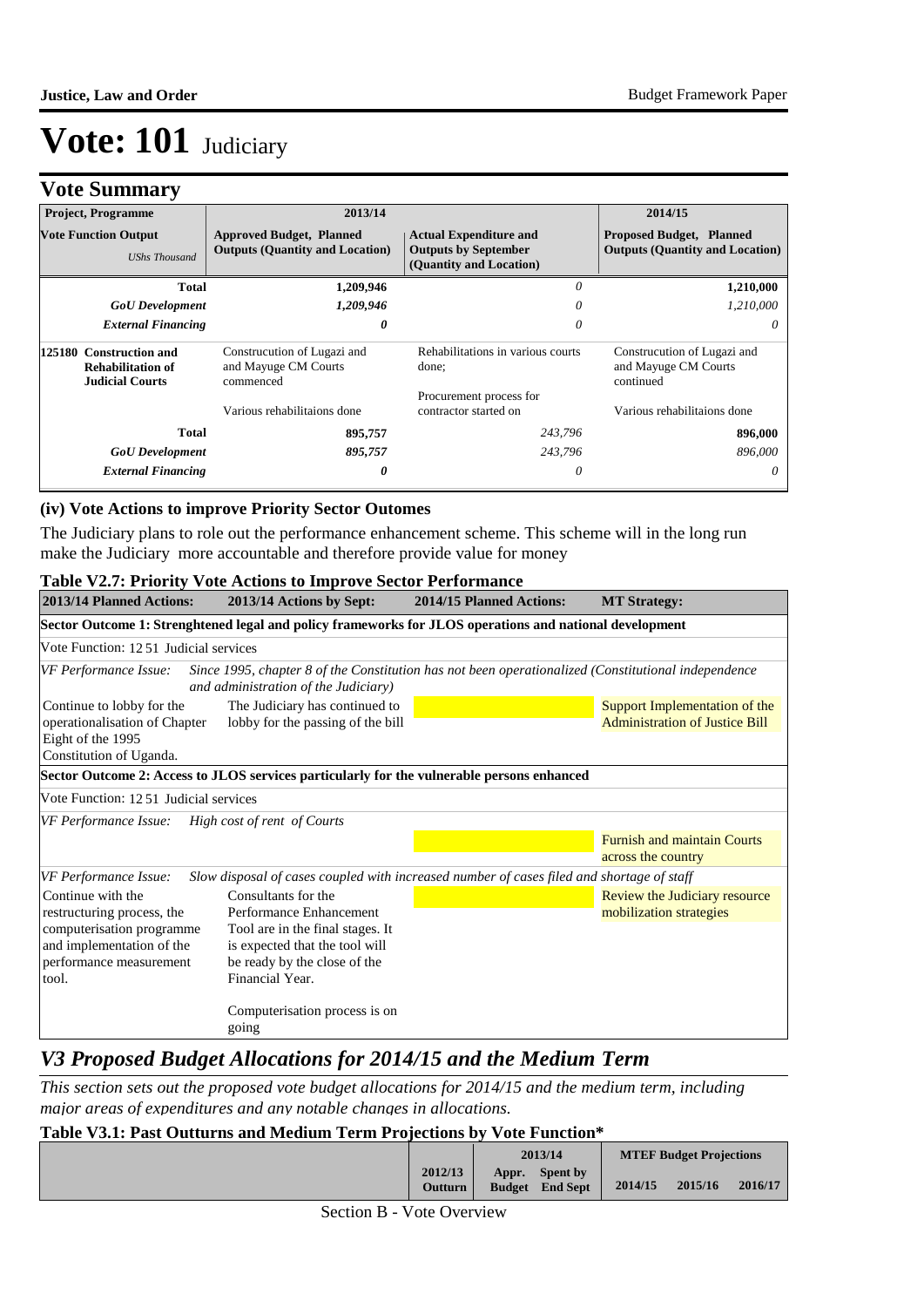## **Vote Summary**

| Vote: 101 Judiciary    |        |        |        |        |        |        |
|------------------------|--------|--------|--------|--------|--------|--------|
| 1251 Judicial services | 56.732 | 83.861 | 19.284 | 83.645 | 89.293 | 99.999 |
| <b>Total for Vote:</b> | 56.732 | 83.861 | 19.284 | 83.645 | 89.293 | 99.999 |

**2012/13** 

**Spent by** 

**Appr.** 

### **(i) The Total Budget over the Medium Term**

In FY 14/15, Vote 101 has been allocated UGX 83.6bn, in FY 15/16, the allocation slightly increases to UGX 88.4bn and it further increases in FY 16/17 to UGX 96.7bn. These increaments cut across the key sector outcomes of disposal of cases in the Courts of Judicature as well as key capital expenditures of computerisation and construction that are aimed at improving the efficiency of the vote.

### **(ii) The major expenditure allocations in the Vote for 2014/15**

Given the current public outcry on delay in disposal of cases, funding will be skewed towards the facilitation of efforts aimed at enhancing disposal of cases such as Computerisation, pilot and roll out of new initiatives such as Small Claims Court Procedures, Special Land Courts and Alternative Dispute Resolution, Support to Sessions especially in Civil cases like land; Construction of Courts among others.

#### **(iii) The major planned changes in resource allocations within the Vote for 2014/15**

Since the vote has not received a budget increament from last financial year, the changes in resource allocation only relate to the wage. For easier management, the wage component has been centralised to output 125106 - Judiciary Support Services.

In the medium term, there are slight increaments to key sector outputs of disposal of cases and appeals in the courts of judicature and this is aimed at improving service delivery.

| <b>Changes in Budget Allocations and Outputs from 2013/14 Planned Levels:</b><br>2014/15 |                                                                               | 2015/16                  | 2016/17 | <b>Justification for proposed Changes in</b><br><b>Expenditure and Outputs</b> |
|------------------------------------------------------------------------------------------|-------------------------------------------------------------------------------|--------------------------|---------|--------------------------------------------------------------------------------|
| Vote Function: 1201 Judicial services                                                    |                                                                               |                          |         |                                                                                |
| Output:                                                                                  | 1251 01 Disposal of Appeals in the Supreme Court                              |                          |         |                                                                                |
| <b>UShs Bn:</b>                                                                          | $-4.188$ UShs Bn:                                                             | $0.000$ UShs Bn:         |         | $0.000$ This reallocation is aimed at easing the                               |
| The allocation of the wage                                                               | <b>Nil</b>                                                                    | <b>Nil</b>               |         | management of the wage component                                               |
| for the vote was centralised                                                             |                                                                               |                          |         |                                                                                |
| to the output of support to                                                              |                                                                               |                          |         |                                                                                |
| judiciary services and hence                                                             |                                                                               |                          |         |                                                                                |
| the reduction in budget                                                                  |                                                                               |                          |         |                                                                                |
| allocation                                                                               |                                                                               |                          |         |                                                                                |
| Output:                                                                                  | 1251 02 Disposal of Appeals and Constitutional Matters in the Court of Appeal |                          |         |                                                                                |
| <b>UShs Bn:</b>                                                                          | $-4.188$ UShs Bn:                                                             | $0.000$ UShs Bn:         |         | $0.000$ This reallocation should ease                                          |
| The allocation of the wage                                                               | <b>Nil</b>                                                                    | <b>Nil</b>               |         | management of the wage component                                               |
| for the vote was centralised                                                             |                                                                               |                          |         |                                                                                |
| to the output of support to                                                              |                                                                               |                          |         |                                                                                |
| judiciary services and hence                                                             |                                                                               |                          |         |                                                                                |
| the reduction in budget                                                                  |                                                                               |                          |         |                                                                                |
| allocation.                                                                              |                                                                               |                          |         |                                                                                |
| Output:                                                                                  | 1251 03 Disposal of Appeals and Suits in the High Court                       |                          |         |                                                                                |
| $UShs Bn:$                                                                               | $-3.572$ UShs Bn:                                                             | $2.000$ UShs Bn:         | 0.000   |                                                                                |
| The allocation of the wage                                                               | More funds have been put to More funds have been put to                       |                          |         |                                                                                |
| for the vote was centralised                                                             | disposal of suits and appeals disposal of suits and appeals                   |                          |         |                                                                                |
| to the output of support to                                                              | in the High Court due to the in the High Court due to the                     |                          |         |                                                                                |
| judiciary services and hence                                                             | expected increase in the                                                      | expected increase in the |         |                                                                                |
| the reduction in budget                                                                  | number of cases and the                                                       | number of cases and the  |         |                                                                                |
| allocation                                                                               | increase in the cost of                                                       | increase in the cost of  |         |                                                                                |
|                                                                                          | disposing of a case                                                           | disposing of a case.     |         |                                                                                |
| Output:                                                                                  | 1251 04 Disposal of Suits and Appeals in the Magistrate Courts                |                          |         |                                                                                |

#### **Table V3.2: Key Changes in Vote Resource Allocation**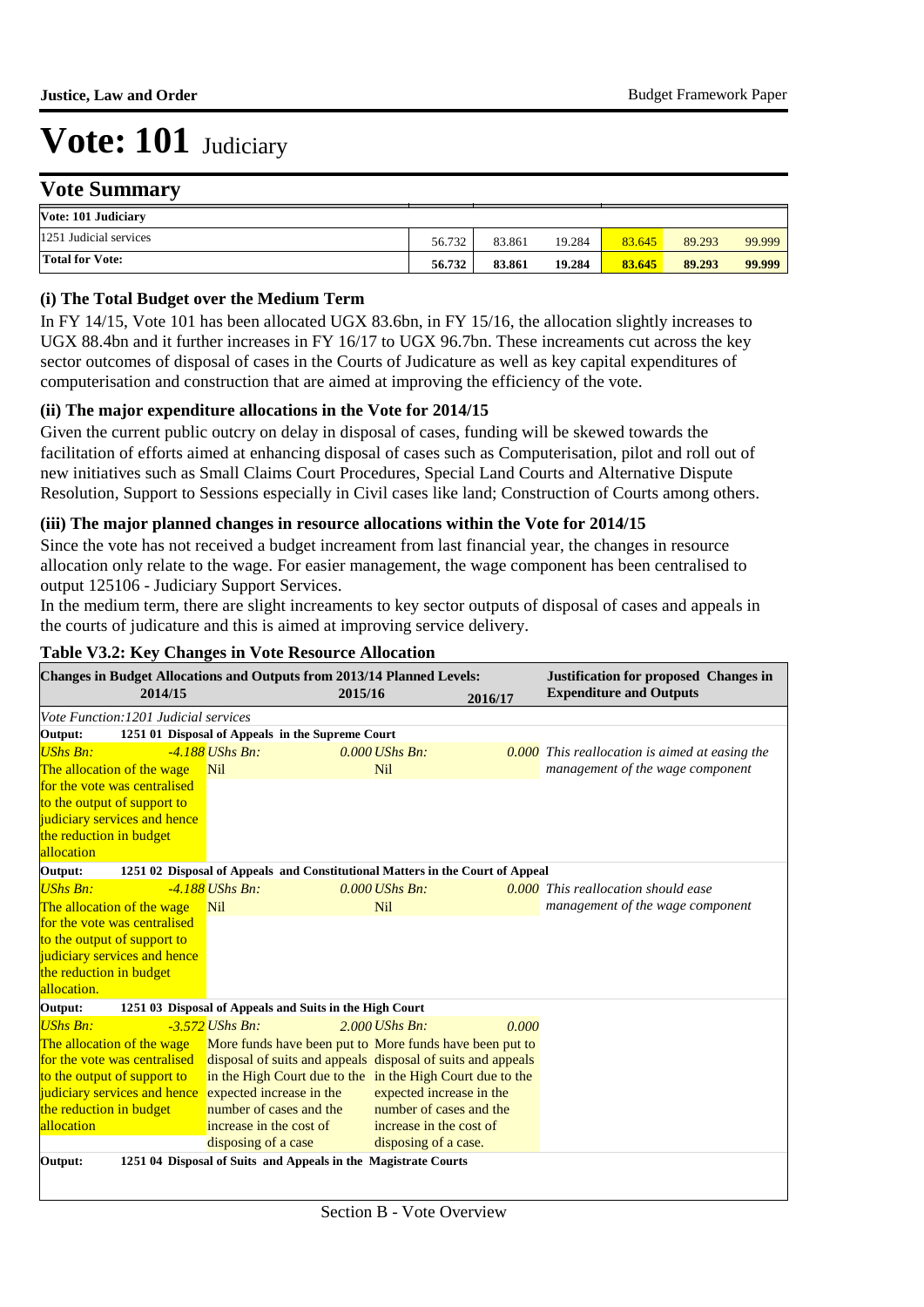# **Vote Summary**

| <b>Changes in Budget Allocations and Outputs from 2013/14 Planned Levels:</b><br>2014/15                                                                                                                                                                                                           | 2015/16                                                                                            |                                                                                                                                                                                                                                                                                                                                    | <b>Justification for proposed Changes in</b><br><b>Expenditure and Outputs</b>                                        |
|----------------------------------------------------------------------------------------------------------------------------------------------------------------------------------------------------------------------------------------------------------------------------------------------------|----------------------------------------------------------------------------------------------------|------------------------------------------------------------------------------------------------------------------------------------------------------------------------------------------------------------------------------------------------------------------------------------------------------------------------------------|-----------------------------------------------------------------------------------------------------------------------|
| <b>UShs Bn:</b><br>The allocation of the wage<br>for the vote was centralised<br>to the output of support to<br>judiciary services and hence to the expected increase in<br>the reduction in budget<br>allocation                                                                                  | $-4.188$ UShs Bn:<br>the number of cases and the<br>increase in the cost of<br>disposing of a case | 2016/17<br>$1.000$ UShs Bn:<br>More funds have been put to More funds have been put to<br>disposal of suits and appeals disposal of suits and appeals<br>in the Magistrate Courts due in the Magistrate Courts due<br>to the expected increase in<br>the number of cases and the<br>increase in the cost of<br>disposing of a case | 2.000 Reallocations will ensure that the<br>Judiciary is better placed to deliver<br>access to justice to all Ugandas |
| Output:                                                                                                                                                                                                                                                                                            | 1251 05 Capacity Buidling of staff in the Judiciary                                                |                                                                                                                                                                                                                                                                                                                                    |                                                                                                                       |
| <b>UShs Bn:</b><br>This change in cost output<br>allocation was due to the<br>centralisation of the wage<br>cost to Judiciary Support<br>Services.                                                                                                                                                 | $-4.449$ UShs Bn:<br>N/a                                                                           | $-0.261$ UShs Bn:<br>N/a                                                                                                                                                                                                                                                                                                           | 0.739 The changes are all geared towards<br>enhansing access to justice delivery                                      |
| Output:                                                                                                                                                                                                                                                                                            | 1251 06 Judiciary Support Services                                                                 |                                                                                                                                                                                                                                                                                                                                    |                                                                                                                       |
| <b>UShs Bn:</b><br>Given the appointment of<br>new judicial officers, it is<br>inevitable that costs of<br>administration will increase<br>since the courts have to<br>operate. In addition, the<br>entire wage of the Judiciary<br>will be managed under the<br><b>Judiciary Support Services</b> | 20.475 UShs Bn:<br><b>Nil</b>                                                                      | $0.150$ UShs Bn:<br><b>Nil</b>                                                                                                                                                                                                                                                                                                     | 1.150 Budget allocation in the Judiciary will<br>enhance acess to justice services offered<br>by the Judiciary        |

# *V4: Vote Challenges for 2014/15 and the Medium Term*

*This section sets out the major challenges the vote faces in 2014/15 and the medium term which the vote has been unable to address in its spending plans.*

The Judiciary continues to operate in rented premises. This scenario undermines the institution's independence whose operations are left at the mecry of land lords. There is need to have a deliberate plan to systematically move the Judiciary out of rented premises. The JLOS house needs to be funded as it will house, among others, the Appellate Courts and the Administration block.

There has been a delay in the passing of the Judiciary Administration Bill, which is currently before cabinet needs to be passed. This bill which seeks to operationalise the constitutional provisions in chapter eight of the 1995 Constition. This provision will provide for autonomy of the Judiciary in line with the Constitutional provision of the Independence as well as offer key support to the restructuring of the **Judiciary** 

### **Table V4.1: Additional Output Funding Requests**

| <b>Additional Requirements for Funding and</b><br><b>Outputs in 2014/15:</b>                                                                                  | <b>Justification of Requirement for</b><br><b>Additional Outputs and Funding</b>                                                                                                                                                                                                                                                          |
|---------------------------------------------------------------------------------------------------------------------------------------------------------------|-------------------------------------------------------------------------------------------------------------------------------------------------------------------------------------------------------------------------------------------------------------------------------------------------------------------------------------------|
| <i>Vote Function:1275 Judicial services</i>                                                                                                                   |                                                                                                                                                                                                                                                                                                                                           |
| 1251 75 Purchase of Motor Vehicles and Other Transport Equipment<br>Output:                                                                                   |                                                                                                                                                                                                                                                                                                                                           |
| UShs Bn:<br>0.000<br><b>Purchase of motorvehicles for Chief Magistrates and</b><br>Magistrates in remote areas as well as motorcycles for<br>process servers. | Instances were court users provide means of transport to court<br>officials for court business should be minimised. These instances<br>perpetrate perpetuate the percieved and real corruption within the<br>Judiciary. There is therefore need to provide official means of<br>transport for court officials especially in remote areas. |
| 1251 76 Purchase of Office and ICT Equipment, including Software<br>Output:                                                                                   |                                                                                                                                                                                                                                                                                                                                           |